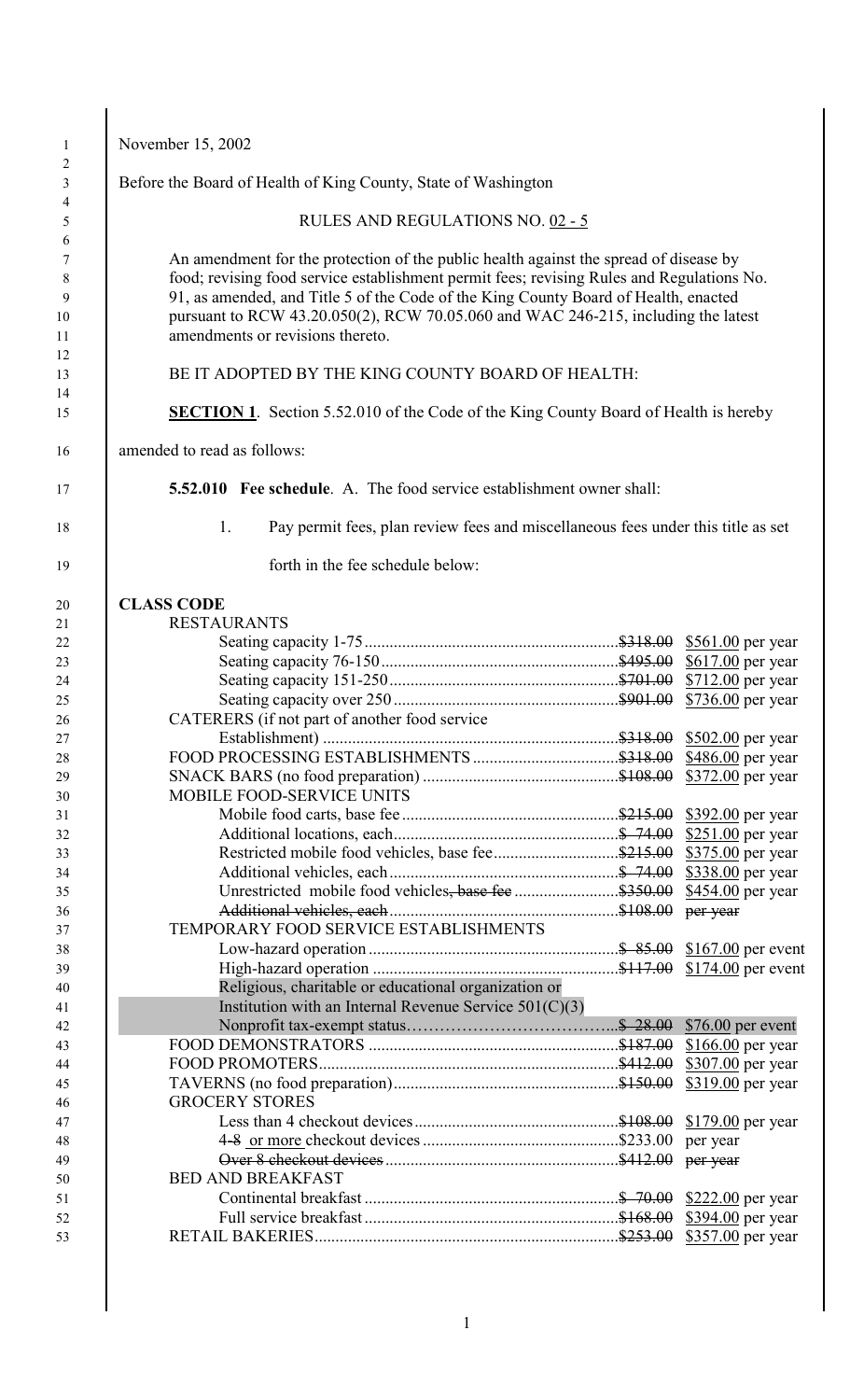| with an Internal Revenue Service $501(C)(3)$ operating a food                                                                               |                           |
|---------------------------------------------------------------------------------------------------------------------------------------------|---------------------------|
|                                                                                                                                             |                           |
|                                                                                                                                             | applicable category above |
| Vending facility under the supervision of the Washington                                                                                    |                           |
|                                                                                                                                             |                           |
|                                                                                                                                             | applicable category above |
| <b>PLAN REVIEW</b>                                                                                                                          |                           |
|                                                                                                                                             |                           |
|                                                                                                                                             |                           |
| Multiple permits in one facility (2+) (each)\$139.00                                                                                        |                           |
| Subsequent pre-occupancies, on-site inspection prior                                                                                        |                           |
| to plan submittal, or on-site inspection when no plan                                                                                       |                           |
|                                                                                                                                             |                           |
|                                                                                                                                             |                           |
| <b>LATE FEES</b>                                                                                                                            |                           |
|                                                                                                                                             | 25%                       |
|                                                                                                                                             | 50%                       |
|                                                                                                                                             | $-0-$                     |
| Temporary applications, submitted 9-12 days prior                                                                                           |                           |
|                                                                                                                                             |                           |
| Temporary applications, submitted 3-8 days prior                                                                                            |                           |
|                                                                                                                                             |                           |
|                                                                                                                                             |                           |
| <b>MISCELLANEOUS FEES</b>                                                                                                                   |                           |
|                                                                                                                                             |                           |
|                                                                                                                                             |                           |
|                                                                                                                                             |                           |
|                                                                                                                                             |                           |
| After hours inspections requested by food                                                                                                   |                           |
|                                                                                                                                             |                           |
|                                                                                                                                             |                           |
|                                                                                                                                             | annual permit fee         |
|                                                                                                                                             |                           |
|                                                                                                                                             | annual permit fee         |
|                                                                                                                                             |                           |
| Provided, that if the application pertains to a seasonal food service                                                                       |                           |
| establishment or a food service establishment that is to be operated only                                                                   |                           |
| after October first, in any year, the applicable permit fee shall be one-half                                                               |                           |
| $(1/2)$ the annual fee specified above.                                                                                                     |                           |
|                                                                                                                                             |                           |
| Submit the application and fee for a new annual or seasonal permit<br>2.                                                                    |                           |
| to the health officer before commencement of the operation.                                                                                 |                           |
|                                                                                                                                             |                           |
| The health officer is authorized to charge a fee equal to one-half<br>3.                                                                    |                           |
| $(1/2)$ of the annual permit fee when he/she deems that a second inspection                                                                 |                           |
| is necessary following a routine inspection or complaint investigation.                                                                     |                           |
| The health officer shall adopt administrative policies to specify the<br>terms and conditions upon which such reinspections are made, to be |                           |
|                                                                                                                                             |                           |

 $\frac{101}{102}$